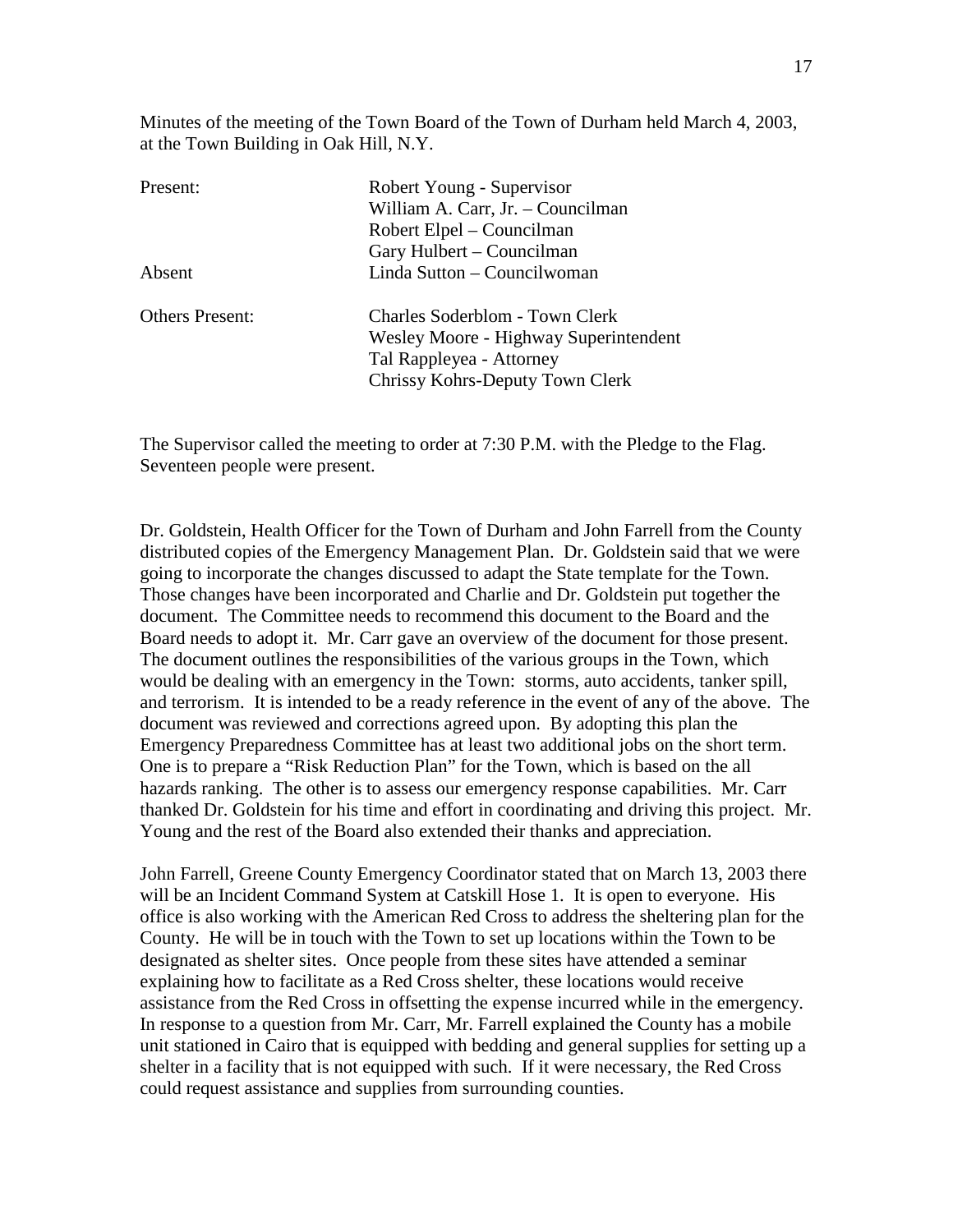Bob McAll updated the Board on the progress of the lighting hazard with Troy Savings and Durham Elementary School. Mr. Elpel stated the school has addressed the situation and the bank has yet to respond. There is a specific measurement for light and it has to extend 50 feet in diameter from the ATM. Mr. McAll explained that the State law does not have a provision for what they call "light trespassing or light pollution". The State regulations regarding this issue would trump Town law if there were one established to address this matter. He hopes to speak with the individual who handles this for the banks within the next few days and encourage him to assist us in the resolution with this matter.

Mr. McAll explained that the committee for the cable contract review has been reduced to himself and Mr. Holt. Mr. Young and Mr. Elpel are unable to continue due to other commitments. Mr. McAll and Mr. Holt will continue with the process and welcome the addition of any other Board member to join the committee. In the mean time, they will proceed and keep the Board informed of all happenings as they occur. Mr. McAll has been in contact with the State agency who aids the municipalities and they are forwarding all necessary documents. He has also spoken with the chief operating officer of Milestone who is sending him the proposals that they are currently using for newer systems. Mr. McAll requested that at the convenience of the Board an executive session be called to discuss contract issues.

The Board reviewed new plans for the Durham Woods proposed subdivision. Mr. Carr made the motion to designate the Town of Durham as the lead agency for this project, seconded by Mr. Elpel with all in favor. **Mr. Carr made the motion seconded by Mr. Hulbert that an escrow account is set up for \$5,000.00 with the provision that it be adjusted as needed**. Mr. Rappleyea will provide a list of independent Engineers to the Board to review for contracting to represent the Town in this subdivision. **Mr. Carr made the motion seconded by Mr. Elpel that a public hearing be scheduled for April 1, 2003**.

**Mr. Carr made the motion seconded by Mr. Elpel that the Board resign the subdivision previously approved for Keith Phillips with all in favor**. Mr. Phillips failed to file the information with the County within the sixty day deadline.

The Board reviewed the application for a subdivision on Kennedy Lane by Bruce and Trisha Lamb. They want to subdivide 4.2 acres into 3 parcels. As soon as the required surveys are presented the Board will discuss it further.

Mr. Hulbert inquired as to what the status is of the structure, which was destroyed by fire last evening. It was explained that the residents were told to remove their salvageable items and the building has been condemned. The permits have been filed to have the building demolished as soon as possible. Mr. Hulbert requested that the area be taped off until the work is complete.

Mr. Young stated that he has not been getting the quarterly reports from the Ambulance squad as he had previously requested. Mr. Hulbert asked if the Ambulance reimburses the Town when they are paid for the paramedic services. It was explained that they did